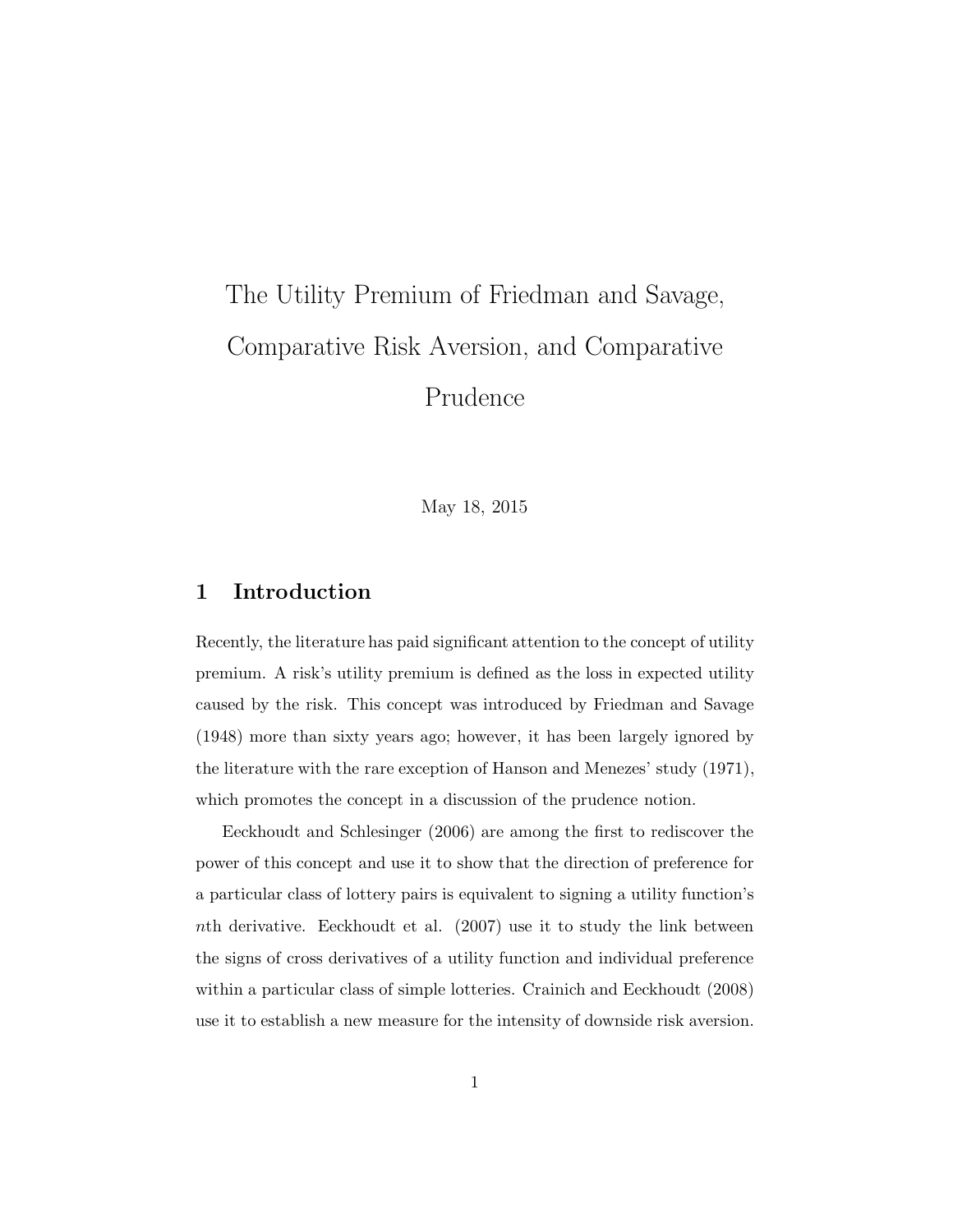Eeckhoudt and Schlesinger (2009) explain in detail the relevance of this concept for decision making under risk. Denuit and Eeckhoudt (2010a, b) use the concept to give a general foundation for higher order Arrow-Pratt risk aversion measures and develop some stronger measures of higher-order risk attitudes. More recently, Liu and Meyer (2013) use the ratio of utility premiums to examine the partial order of nth-degree Ross more risk averse while Crainich et al.  $(2013)$  use the concept of utility premium to characterize the preferences of agents who they call (mixed) risk lovers.<sup>1</sup>

In this short article we show that the utility premium normalized by the marginal utility is explained by the Arrow-Pratt risk aversion measure in exactly the same way as the risk premium of Pratt (1964), that is, the greater the risk aversion measure, the greater a risk's utility premium normalized by the marginal utility.

Moreover, we show that the concept of utility premium can also be used to explain comparative prudence. More precisely, we show that the greater the prudence measure, the greater the utility premium for disaggregating a certain loss of wealth and a zero-mean risk normalized by the utility function's second derivative.

The structure of the remaining paper is as follows. In Section 2, we introduce the concept of utility premium. In Section 3, we use utility premium to explain comparative risk aversion. In Section 4, we use utility premium to explain comparative prudence. Section 5 concludes the paper.

<sup>1</sup>Other related studies which use the concept of utility premium include Menegatti (2007) and Jindapon (2010).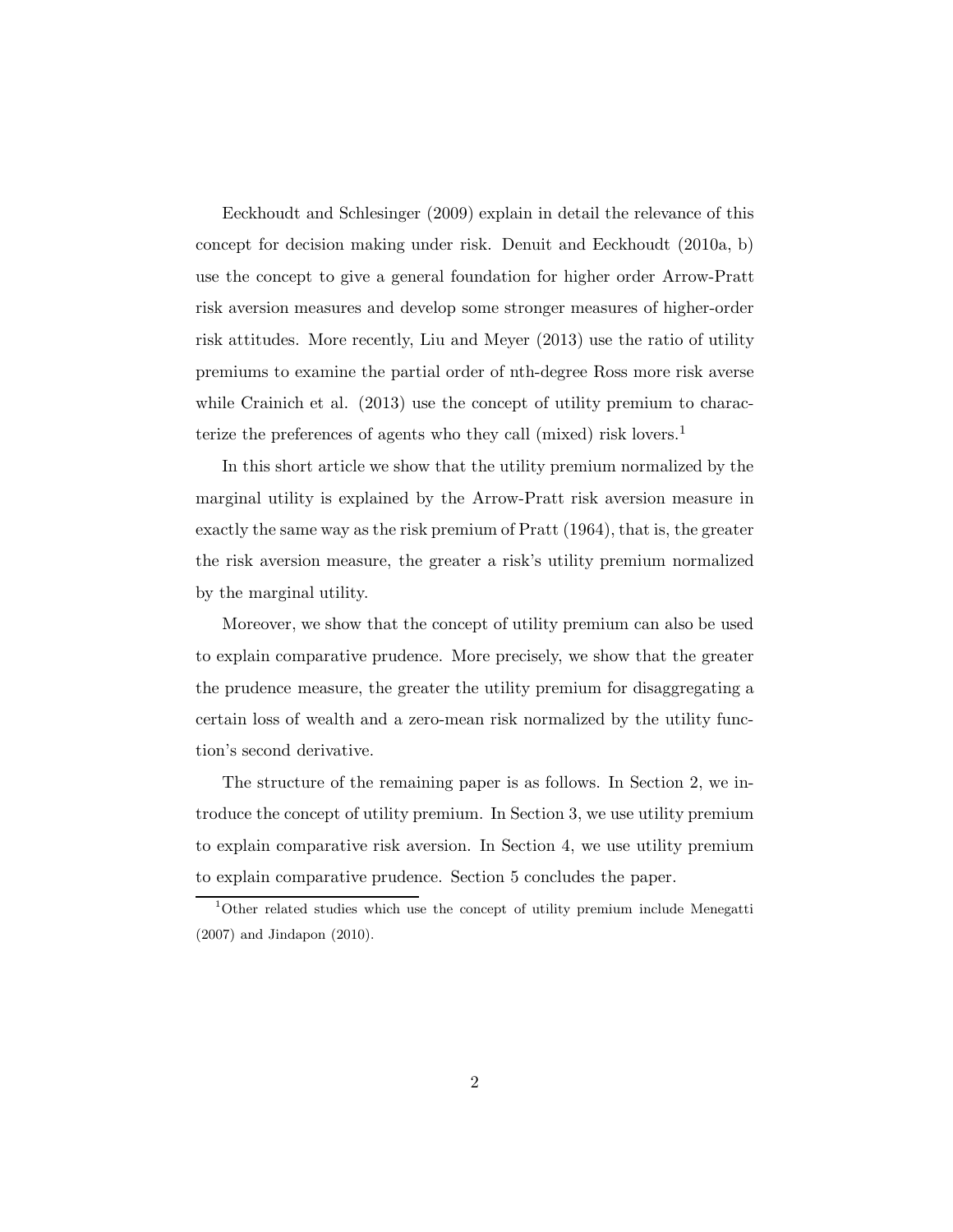### 2 The Utility Premium

Throughout this paper, we assume that utility functions are strictly increasing, strictly concave, and thrice continuously differentiable. Given a von Neumann-Morgenstern utility function  $u(x)$ , we denote the Arrow-Pratt absolute risk aversion measure by  $R(x)$ , i.e.,  $R(x) = -u''(x)/u'(x)$ . Given a risk  $\tilde{\epsilon}$ , its utility premium is defined as  $u(w) - Eu(w + \tilde{\epsilon})$ . As in Crainich and Eeckhoudt (2008), we normalize the utility premium by the marginal utility at the initial wealth:  $\frac{u(w)-Eu(w+\tilde{\epsilon})}{u'(w)}$ .

#### 3 Comparative Risk Aversion

Let  $u(w)$  and  $v(w)$  be two utility functions with Arrow-Pratt absolute risk aversion measures  $R_u(w)$  and  $R_v(w)$  respectively. First consider a small zero-mean risk with variance  $\sigma_{\epsilon}^2$ . Applying a second order approximation, we obtain  $\frac{u(w)-Eu(w+\tilde{\epsilon})}{u'(w)}=0.5R(w)\sigma_{\epsilon}^2$ . If, at a point  $w, R_u(w) > R_v(w)$ , for such a small risk, we have  $\frac{u(w)-Eu(w+\tilde{\epsilon})}{u'(w)} > \frac{v(w)-Ev(w+\tilde{\epsilon})}{v'(w)}$  $\frac{-Ev(w+\epsilon)}{v'(w)}$ . We show below that the global property also holds.

**Proposition 1** For  $\forall w, R_u(w) \geq [\geq_{a.e.}] R_v(w)$  if and only if  $\forall w, \forall \tilde{\epsilon}$ ,

$$
\frac{u(w) - Eu(w + \tilde{\epsilon})}{u'(w)} \geq [0] \frac{v(w) - Ev(w + \tilde{\epsilon})}{v'(w)}.
$$

Proof: We first prove the "only if" part. We have

$$
\frac{v'(w+x)}{v'(w)} - \frac{u'(w+x)}{u'(w)} = \frac{u'(w+x)}{v'(w)} \left[\frac{v'(w+x)}{u'(w+x)} - \frac{v'(w)}{u'(w)}\right].
$$

As  $[\ln \frac{v'(y)}{u'(y)}]' = R_u(y) - R_v(y) \ge [>_{a.e.}]0$ , from the above equation,  $\frac{u'(w+x)}{u'(w)}$  $v'(w+x)$  $\frac{(w+x)}{v'(w)}$  always has [strictly] the same sign as x. Therefore, since the direction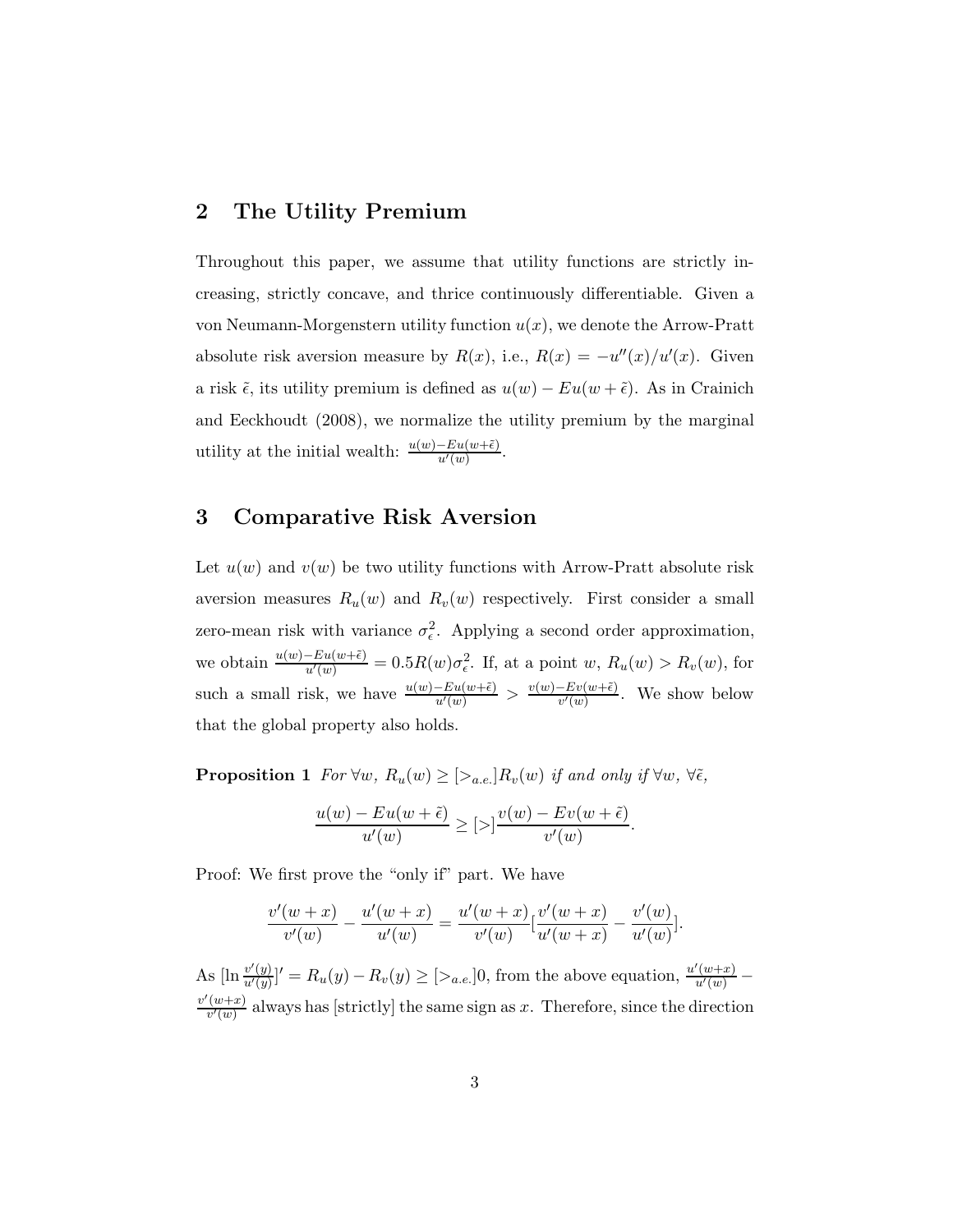of integration cancels out the sign, we have, for  $\epsilon$ ,

$$
\int_0^{\epsilon} \left[\frac{v'(w+x)}{v'(w)} - \frac{u'(w+x)}{u'(w)}\right] dx \ge [>\,]0,
$$

which is equivalent to

$$
\frac{v(w+\epsilon)-v(w)}{v'(w)}-\frac{u(w+\epsilon)-u(w)}{u'(w)}\geq [>]0.
$$

Taking expectations with respect to  $\epsilon$ , we obtain the second inequality of the proposition.

To prove the "if" part, by contradiction, suppose this is not true. Given that  $u(x)$  and  $v(x)$  are twice continuously differentiable, there must exist an interval [a, b] in which  $R_u(x) < [\leq] R_v(x)$ . By restricting the support of  $\tilde{\epsilon}$  such that the support of  $w + \tilde{\epsilon}$  is contained in [a, b], we would obtain  $\frac{u(w)-Eu(w+\tilde{\epsilon})}{u'(w)} \leq \left[\leq\right] \frac{v(w)-Ev(w+\tilde{\epsilon})}{v'(w)}$  $\frac{-Ev(w+\epsilon)}{v'(w)}$ , contradicting the initial assumption that  $\frac{u(w)-Eu(w+\tilde{\epsilon})}{u'(w)} \geq [\geq] \frac{v(w)-Ev(w+\tilde{\epsilon})}{v'(w)}$  $\frac{-Ev(w+\epsilon)}{v'(w)}$ . Q.E.D.

We may relate this result to Pratt's (1964) result on risk premium and comparative risk aversion. Given a risk  $\tilde{\epsilon}$ , the risk premium  $\pi(w, \tilde{\epsilon})$  at wealth w is defined implicitly via  $u(w + E\tilde{\epsilon} - \pi(w, \tilde{\epsilon})) = Eu(w + \tilde{\epsilon})$ . He shows that  $\forall w, R_u(w) \geq [\geq_{a.e.}] R_v(w)$  if and only if  $\forall w$  and  $\forall \tilde{\epsilon}, \pi_u(w, \tilde{\epsilon}) \geq [\geq] \pi_v(w, \tilde{\epsilon}).$ We have shown here that the utility premium of a risk normalized by the marginal utility is explained by the Arrow-Pratt risk aversion measure in exactly the same way as the risk premium.

#### 4 Comparative Prudence

In this section we show that the concept of utility premium can also be used to explain comparative prudence. We first recall two lotteries defined by Eeckhoudt and Schlesinger (2006). Given  $k > 0$  and a zero-mean risk  $\tilde{\epsilon}$ , let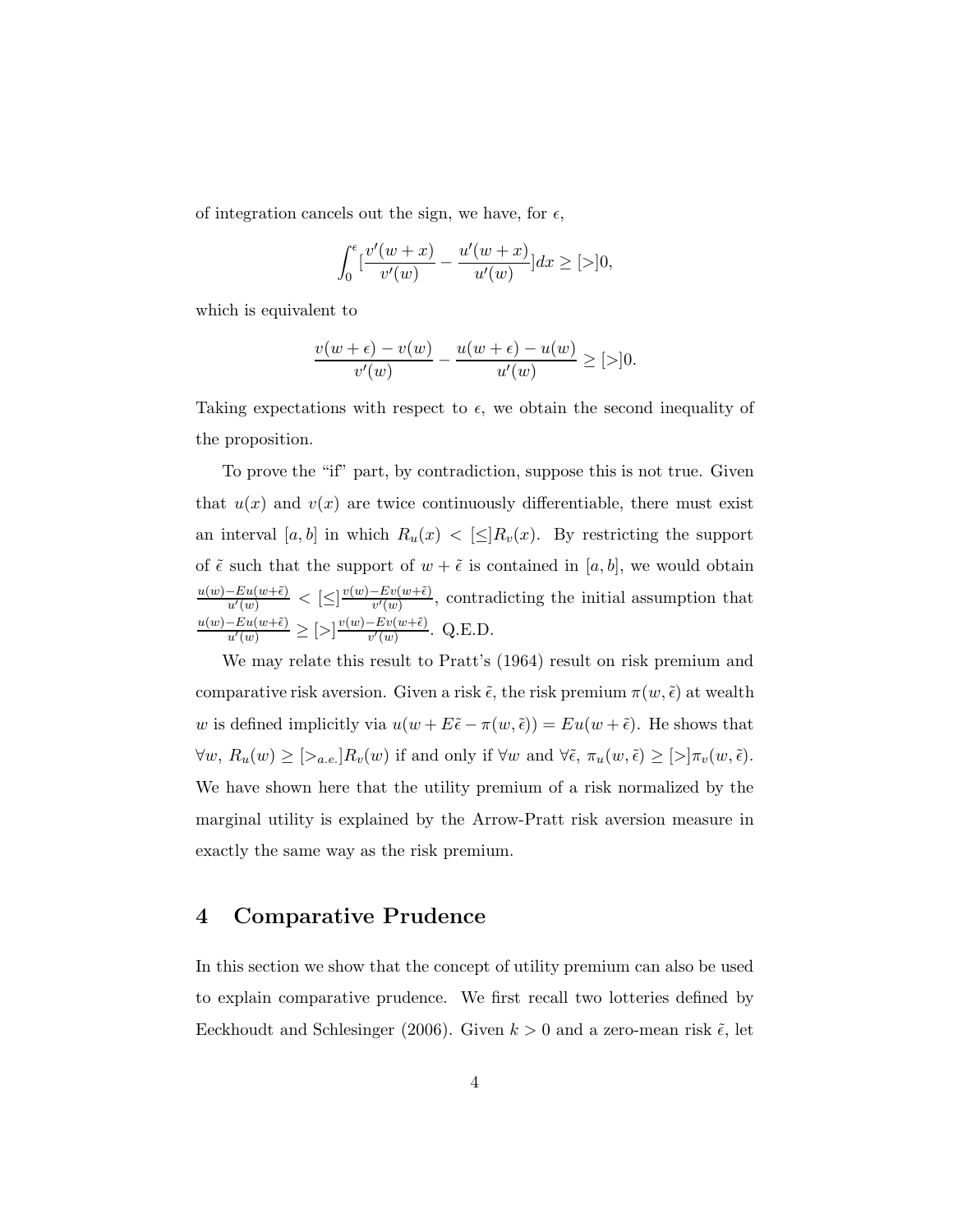$B_3 = [-k; \tilde{\epsilon}]$  and  $A_3 = [0; \tilde{\epsilon} - k]$  be two binary lotteries, the outcomes of which are assumed to have equal probability.<sup>2</sup>

As is explained by Crainich et al. (2013), for a risk-averter, both a certain loss in wealth  $-k$  and a zero-mean risk  $\tilde{\epsilon}$  are bad outcomes. So the lottery  $A_3$  combines the two bad outcomes while the lottery  $B_3$  disaggregates the two bad outcomes, and

$$
u(w-k) + Eu(w+\tilde{\epsilon}) - Eu(w-k+\tilde{\epsilon}) - u(w)
$$

is the utility premium for disaggregating the two bad outcomes.

Let  $P_u(x)$  and  $P_v(x)$  denote the absolute prudence of  $u(x)$  and  $v(x)$ respectively. We have the following result.

**Proposition 2** Assume that  $u(x)$  has positive third derivative. For  $\forall w$ ,  $P_u(w) \geq [\geq_{a.e.}] P_v(w)$  if and only if  $\forall x, \forall k > 0$ , and  $\forall$  zero-mean  $\tilde{\epsilon}$ ,

$$
\frac{Eu(x-k+\tilde{\epsilon}) - u(x-k) - Eu(x+\tilde{\epsilon}) + u(x)}{u''(x)}
$$
  
\n
$$
\geq [>\] \frac{Ev(x-k+\tilde{\epsilon}) - v(x-k) - Ev(x+\tilde{\epsilon}) + v(x)}{v''(x)}.
$$
 (1)

Proof: We only prove the non-strict version of the result. We first prove the "only if" part. From Proposition 1,  $P_u(x) \ge P_v(x)$  implies for all  $\tilde{\epsilon},^3$ 

$$
\frac{v''(x)}{u''(x)}[Eu'(x+\tilde{\epsilon})-u'(x)] \ge [Ev'(x+\tilde{\epsilon})-v'(x)].
$$

It follows that for all  $k > 0$ ,

$$
\int_{y-k}^{y} \frac{v''(x)}{u''(x)} [Eu'(x+\tilde{\epsilon}) - u'(x)] dx \ge \int_{y-k}^{y} [Ev'(x+\tilde{\epsilon}) - v'(x)] dx.
$$

<sup>2</sup>Eeckhoudt and Schlesinger (2006) use the two lotteries to characterize prudence.

<sup>&</sup>lt;sup>3</sup>This is obtained by replacing  $u(x)$  and  $v(x)$  by  $-u'(x)$  and  $-v'(x)$  respectively in the proposition.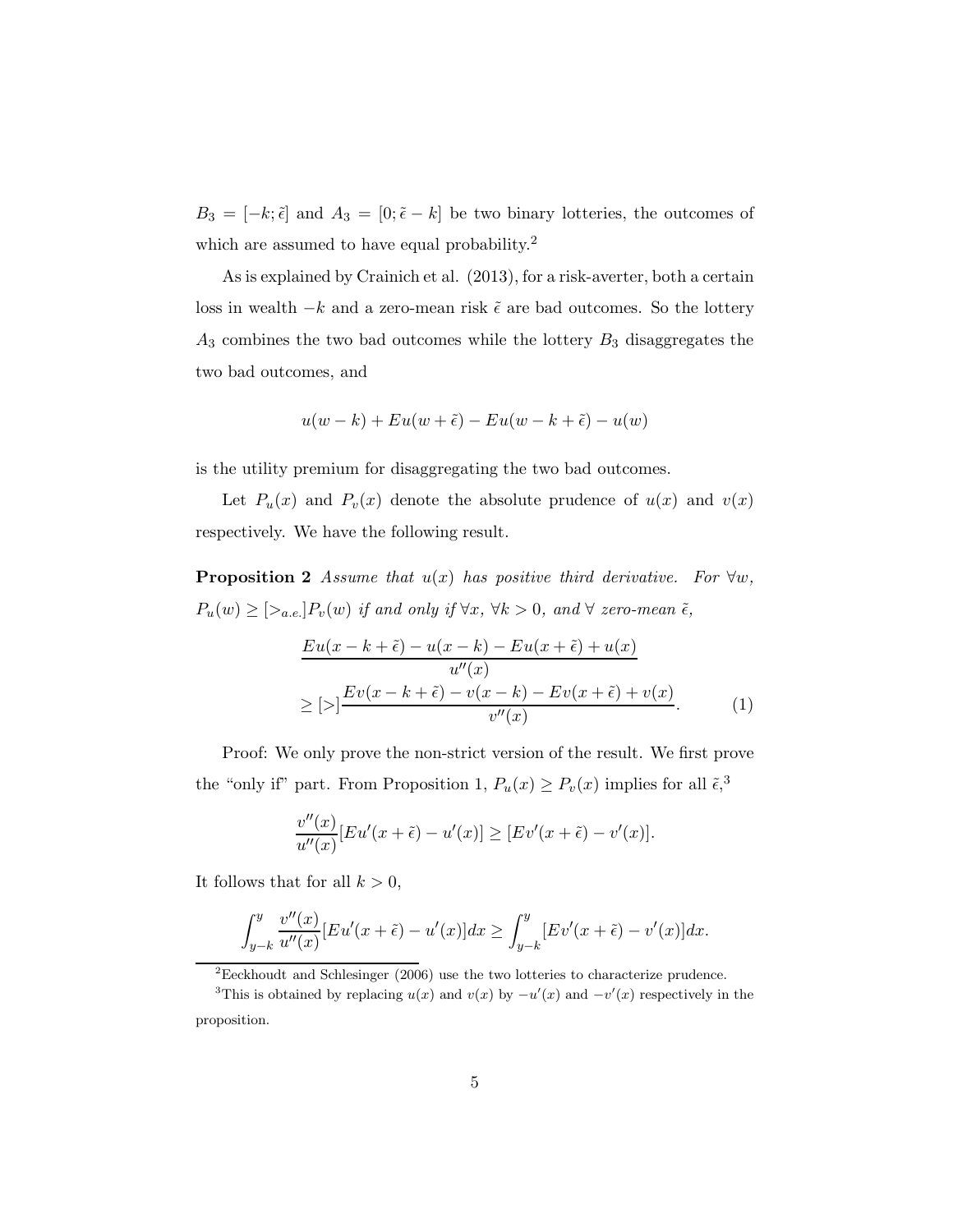In the meantime, as  $P_u(x) \geq P_v(x)$ ,  $\frac{v''(x)}{u''(x)}$  $\frac{\partial^{\alpha}(x)}{\partial u^{\prime\prime}(x)}$  is increasing. This implies for  $x \in [y-k, y], \frac{v''(x)}{u''(x)} \leq \frac{v''(y)}{u''(y)}$  $\frac{v''(y)}{u''(y)}$ . Moreover, since zero-mean  $\tilde{\epsilon}$  and convex  $u'(x)$ imply  $Eu'(x+\tilde{\epsilon}) - u'(x) \ge 0$ ,  $\int_{y-k}^{y} [Eu'(x+\tilde{\epsilon}) - u'(x)]dx \ge 0$ , and it follows that

$$
\frac{v''(y)}{u''(y)}\int_{y-k}^{y} [Eu'(x+\tilde{\epsilon})-u'(x)]dx \ge \int_{y-k}^{y} [Ev'(x+\tilde{\epsilon})-v'(x)]dx,
$$

which is equivalent to Inequality (1). This proves the "only if" part.

The converse statement can be proved using a standard type of argument by contradiction similar to that for Proposition 1. Q.E.D.

We give three remarks. (i) As was pointed out in the proof, since  $u(x)$ has positive third derivative,  $Eu(x-k+\tilde{\epsilon}) - u(x-k) - Eu(x+\tilde{\epsilon}) + u(x) =$  $-\int_{y-k}^{y} [Eu'(x+\tilde{\epsilon}) - u'(x)]dx \leq 0$ . As agents are risk averse, this implies that the left-hand side of Inequality (1) is always positive.

(ii) As was explained earlier, the numerator of the left [right] hand side of Inequality (1) is the negative utility premium for disaggregating the two bad outcomes  $\tilde{\epsilon}$  and  $-k$  by  $u(x)$  [ $v(x)$ ]. Thus the proposition tells us that the greater the prudence measure the greater the utility premium for disaggregating the two bad outcomes normalized by the negative second derivative of the utility function.

(iii) The above result gives a different characterization of the prudence measure from the one given by Chiu (2005). Chiu shows that an agent has greater prudence than a reference agent if and only if his expected utility is increased by a class of compensated downside risk increases which preserve the expected utility of the reference agent.

It is interesting to relate this proposition to a result given by Crainich and Eeckhoudt (2008) who use the same utility premium to explain the downside risk aversion measure  $u'''/u'$ . In their result they normalize the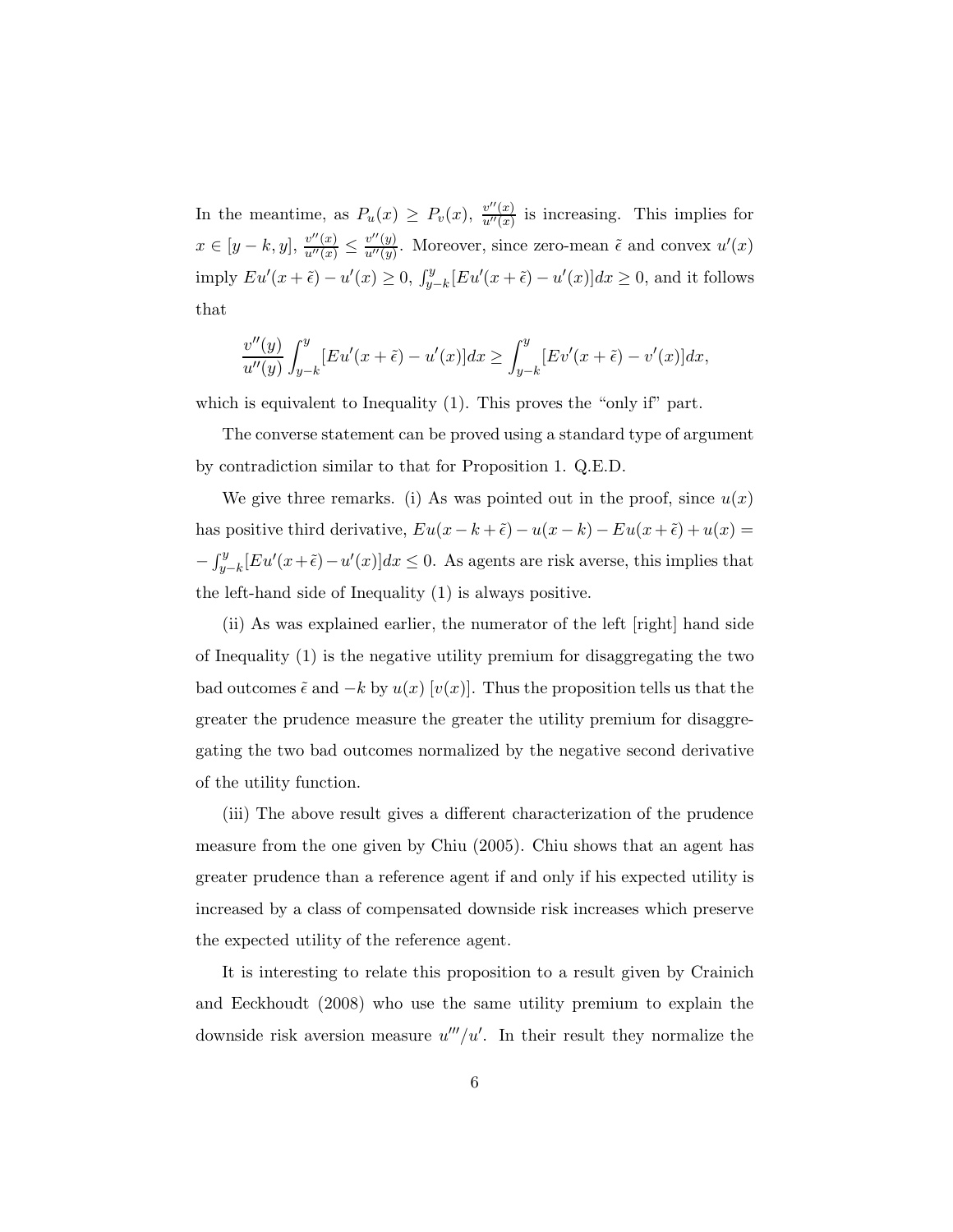utility premium by the marginal utility, and show that when the risk is small, the greater the ratio  $u'''/u'$ , the greater the utility premium normalized by the marginal utility. From the proposition we can obtain a sufficient condition for an agent to have greater utility premium for disaggregating the two bad outcomes normalized by the marginal utility than another agent in the general case where the risk may not be small.

**Corollary 1** Assume that  $u(x)$  has positive third derivative. If for  $\forall w$ ,  $P_u(w) \ge P_v(w)$  and  $R_u(w) \ge R_v(w)$ , then for  $\forall w, \forall k > 0$ , and  $\forall$  zero-mean  $\tilde{\epsilon},$ 

$$
-\frac{Eu(x-k+\tilde{\epsilon}) - u(x-k) - Eu(x+\tilde{\epsilon}) + u(x)}{u'(x)}
$$
  
\n
$$
\geq -\frac{Ev(x-k+\tilde{\epsilon}) - v(x-k) - Ev(x+\tilde{\epsilon}) + v(x)}{v'(x)}.
$$
 (2)

Proof: As earlier, we use  $S_u$  and  $S_v$  to denote the left and right hand sides of the Inequality (1) respectively. Then the left and right hand sides of the Inequality (2) are equal to  $S_u R_u(w)$  and  $S_v R_v(w)$ respectively. Since for  $\forall w$ ,  $P_u(w) \ge P_v(w)$ , from Proposition 2, we have Inequality (1), i.e.,  $S_u \ge S_v$ . In the meantime we have, for  $\forall w, R_u(w) \ge R_v(w)$ . Noting that from Remark (i) on Proposition 2,  $S_u \geq 0$ , we immediately obtain Inequality (2). Q.E.D.

## 5 Conclusion

In this paper, we have shown that the utility premium of a risk normalized by the marginal utility is explained by the Arrow-Pratt risk aversion measure in exactly the same way as the risk premium of Pratt. This bridges the gap between the utility premium and the risk premium and gives an alternative characterization of Arrow-Pratt risk aversion. We have also shown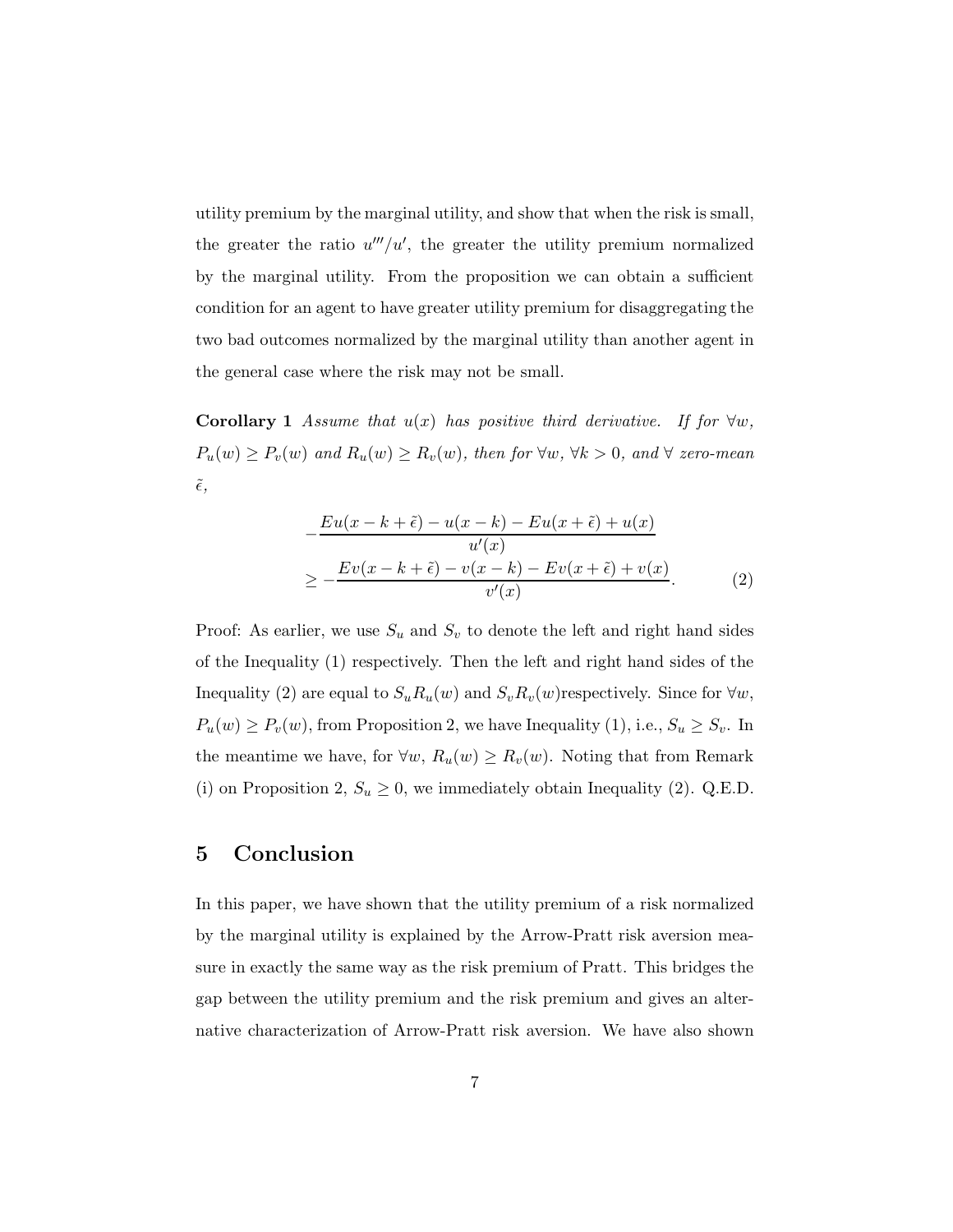that the greater the prudence measure, the greater the utility premium for disaggregating a certain loss of wealth and a zero-mean risk normalized by the utility function's second derivative.

These results not only improve the understanding of comparative risk aversion and comparative prudence, but also improve the understanding of the concept of the utility premium, which has shown to be a useful tool for research in decision making under risk.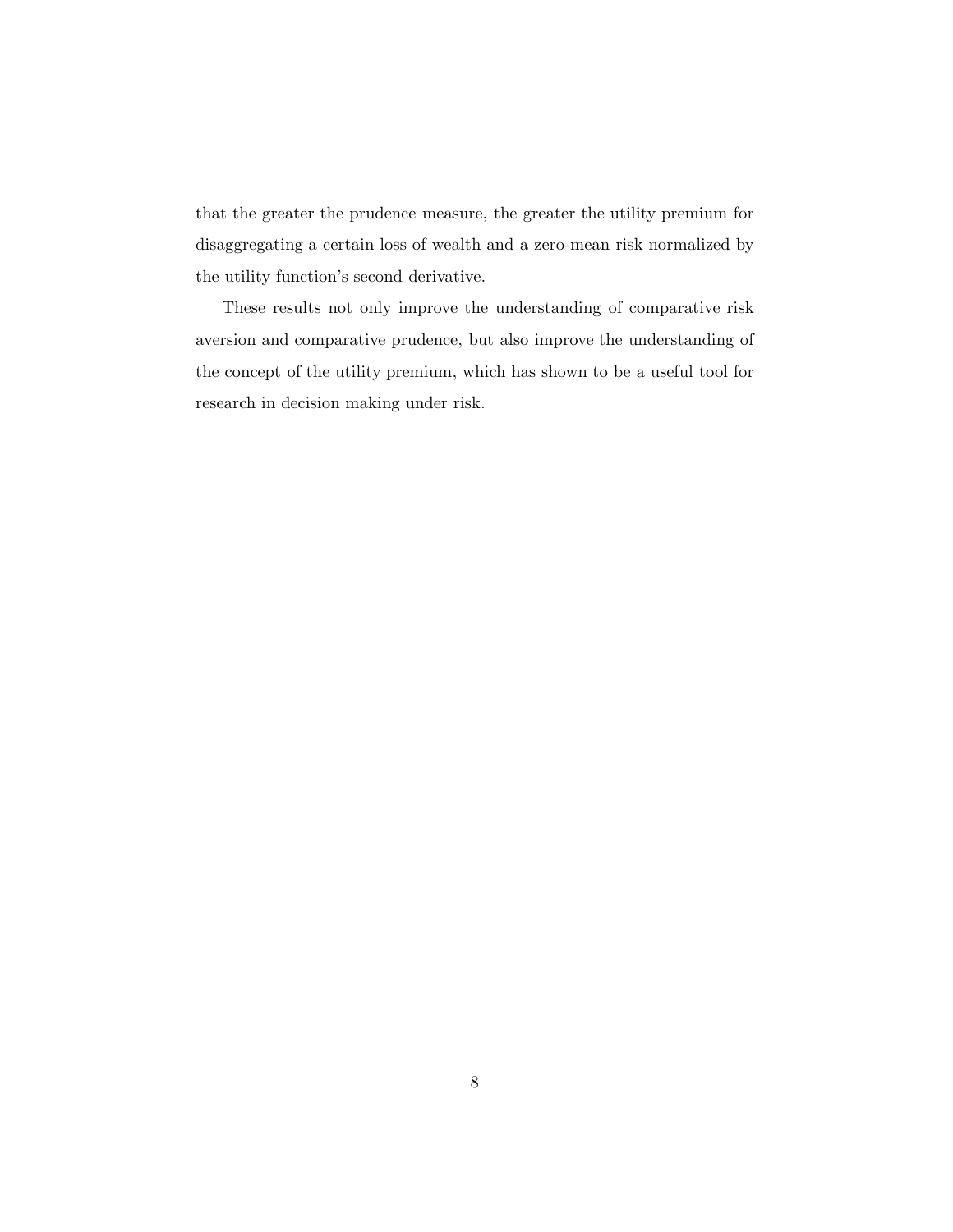## REFERENCES

- 1. Crainich, D., and Eeckhoudt, L., "On the Intensity of Downside Risk Aversion," Journal of Risk and Uncertainty 36, 267-276, 2008.
- 2. Crainich, D., Eeckhoudt, L., and Trannoy A. "Even (Mixed) Risk Lovers Are Prudent," American Economic Review 103, 1529-1535, 2013.
- 3. Chiu, W. H. "Skewness Preference, Risk Aversion, and the Precedence Relations on Stochastic Changes," Management Science 12, 1816-1828, 2005.
- 4. Denuit, M., and Eeckhoudt, L., "A General Index of Absolute Risk Attitude," Management Science 56, 712-715, 2010a.
- 5. Denuit, M., and Eeckhoudt, L., "Stronger Measures of Higher-order Risk Attitudes," Journal of Economic Theory 145 2027-2036, 2010b.
- 6. Eeckhoudt, L., Rey, B., and Schlesinger, H., "A Good Sign for Multivariate Risk Taking," Management Science 53, 117-124, 2007.
- 7. Eeckhoudt L., and Schlesinger H., "Putting Risk in Its Proper Place," American Economic Review 96, 280-289, 2006.
- 8. Eeckhoudt, L., and Schlesinger, H., "On the Utility Premium of Friedman and Savage," Economics Letters 105, 46-48, 2009.
- 9. Friedman, M., and Savage, L., "The Utility Analysis of Choices Involving Risk," Journal of Political Economy 56, 279-304, 1948.
- 10. Hanson, D. L., and Menezes, C. F., "On a Neglected Aspect of the Theory of Risk Aversion," Western Economic Journal 9, 211-217, 1971.